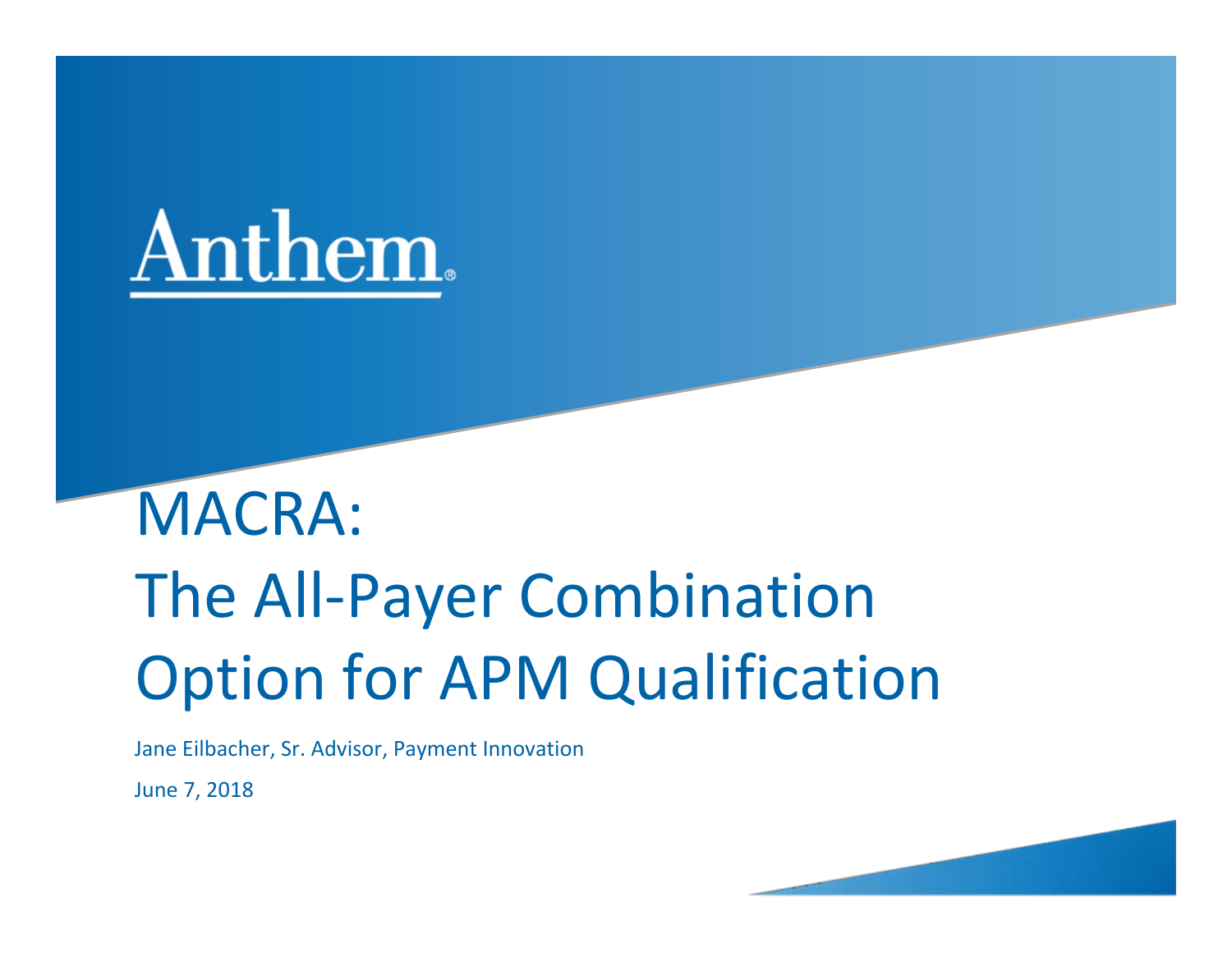## **What is the All‐Payer Combination Option?**

- Option to allow eligible clinicians to become Qualifying APM Participants (QPs) through <sup>a</sup> combination of Medicare Advanced APMs and Other Payer Advanced APMs
	- Providers who meet a minimum threshold under Medicare option, but not the patient count and/or payment amount thresholds through Medicare‐only may request All‐Payer determination
- Available beginning in 2019 QP Performance Period
- Other Payer Advanced APMs must:
	- Require use of certified EHR technology (CEHRT)
	- Base payments on quality measures comparable to MIPs quality performance categories
	- Meet nominal financial risk standards

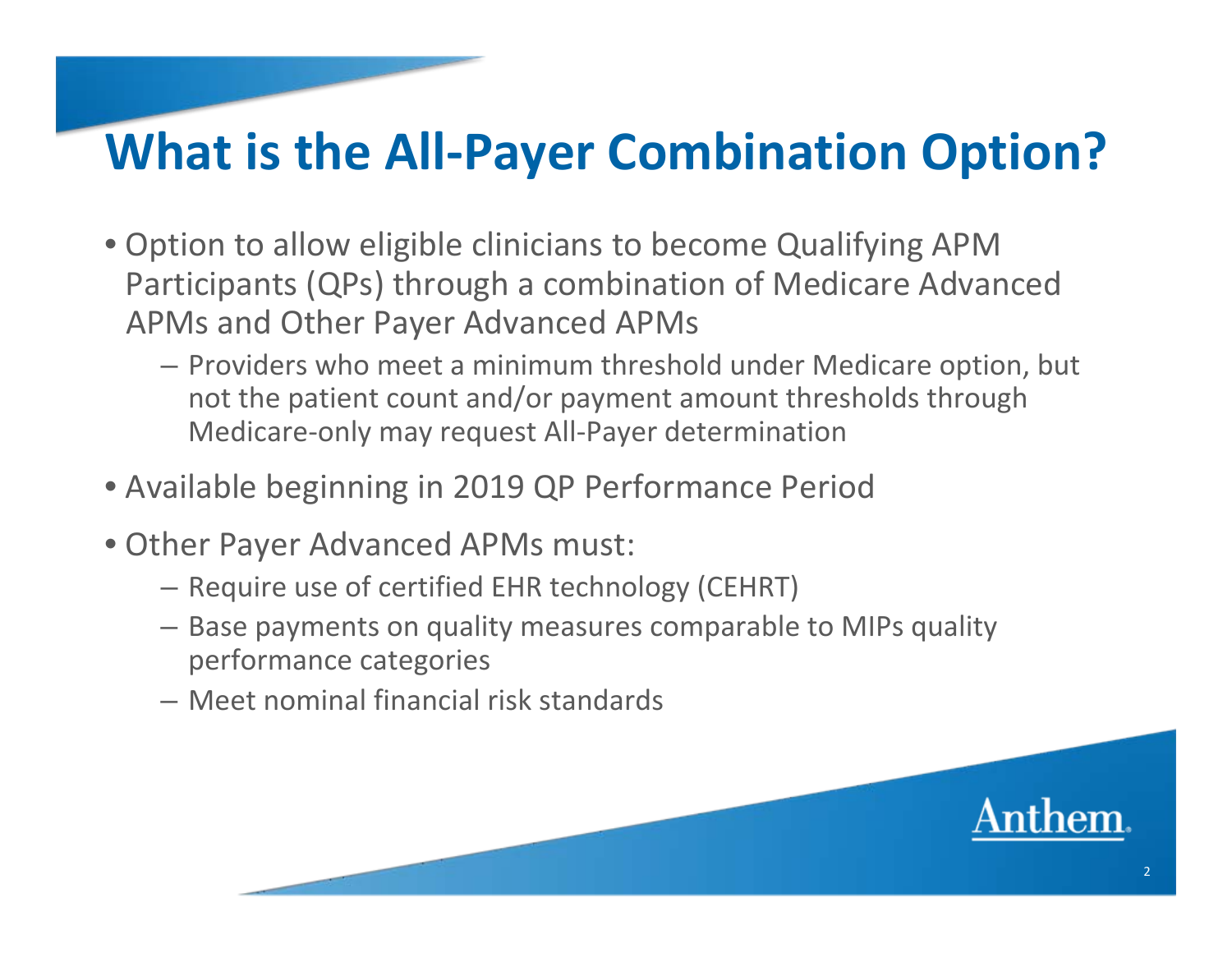### **Our Commitment to Value‐based Care**

#### **Menu of Payment Models Programs at Scale**





53% of enterprise medical spend in shared savings/risk and capitation

>76,000 providers in shared savings/shared risk contracts

2 ., 7.3M members attributed to ACOs and PCMHs

805 Hospitals in Commercial P4P programs 192 groups in Medicaid Specialist P4P pilots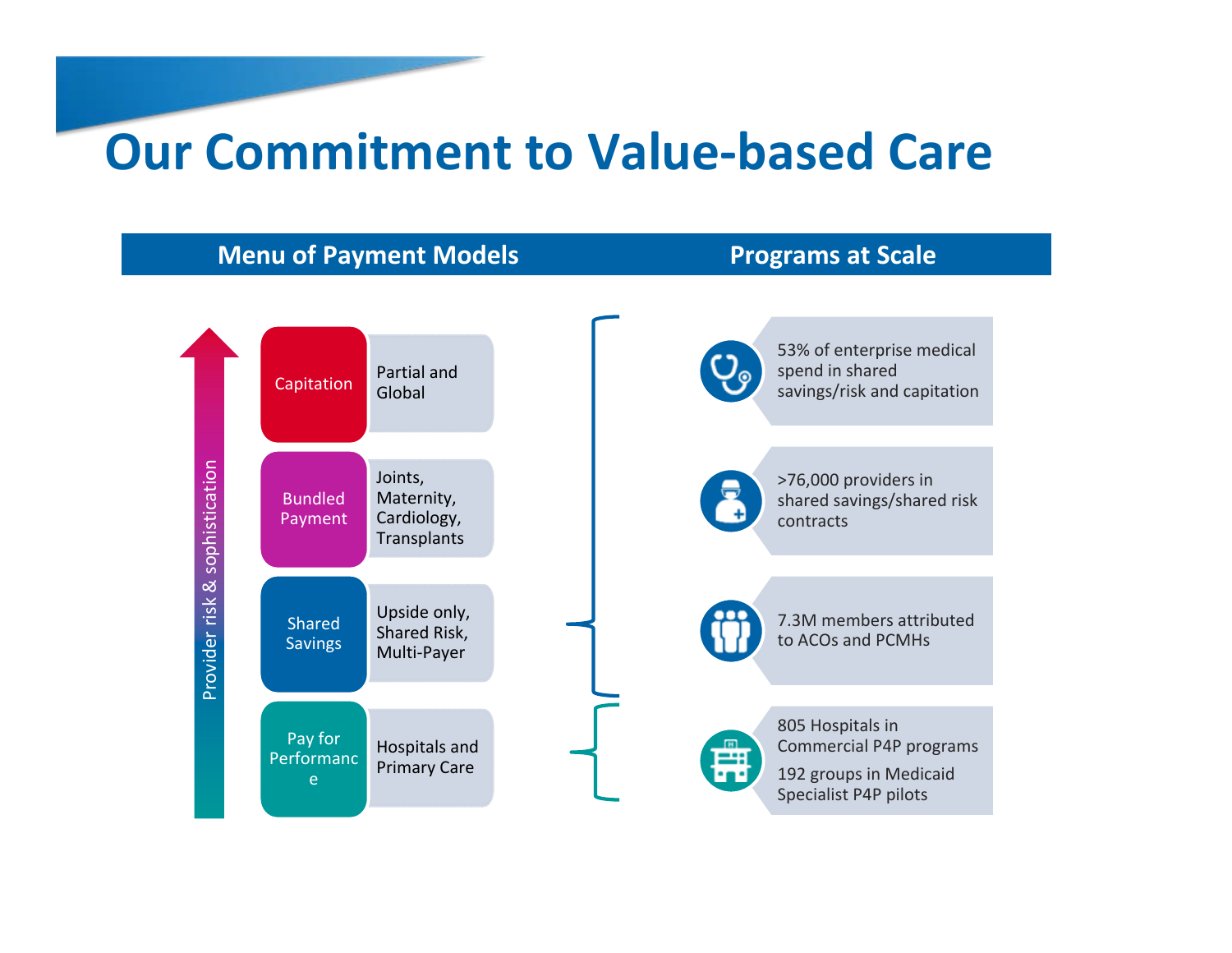#### **All‐Payer Combination Option: Opportunities**



• Align incentives across payers and payment arrangements to drive practice‐ and system‐wide change



• Recognize and rewardinvestments made withother payers that arecomplementary to Medicare efforts



• Encourage participation in advancedAPMs withother payers

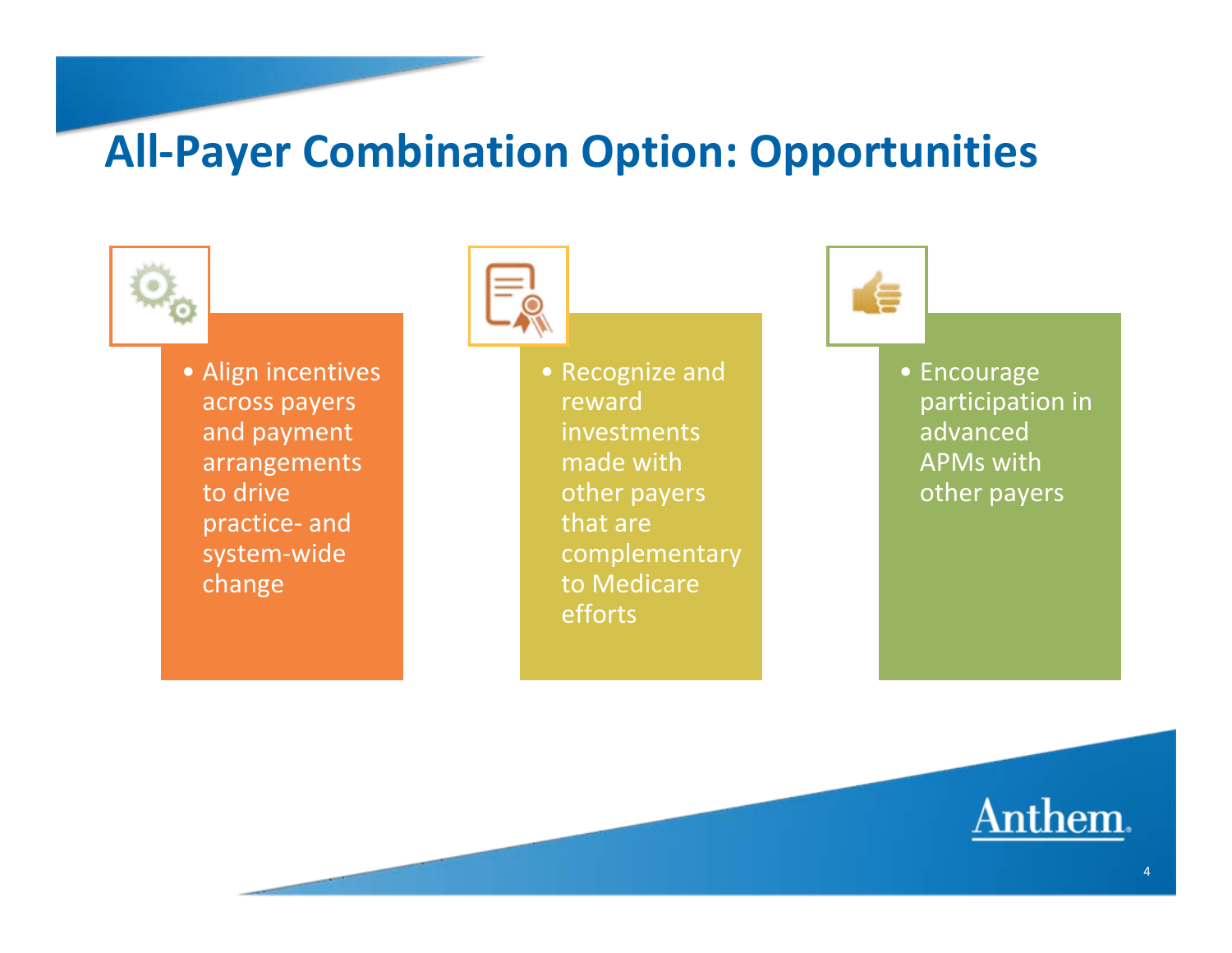## **All-Payer Combination Option: Potential Challenges**

Encouraging and Sustaining Participation in Advanced APMs

• Creating a sustainable business case to take on the risk required of Advanced APMs

#### **Medical Home Definition**

• Medicare Medical Homes versus Other Payers

#### **Administrative and Reporting Mechanisms**

- Payer Initiated versus Eligible Clinician Initiated
- Entity- versus Individual-level reporting